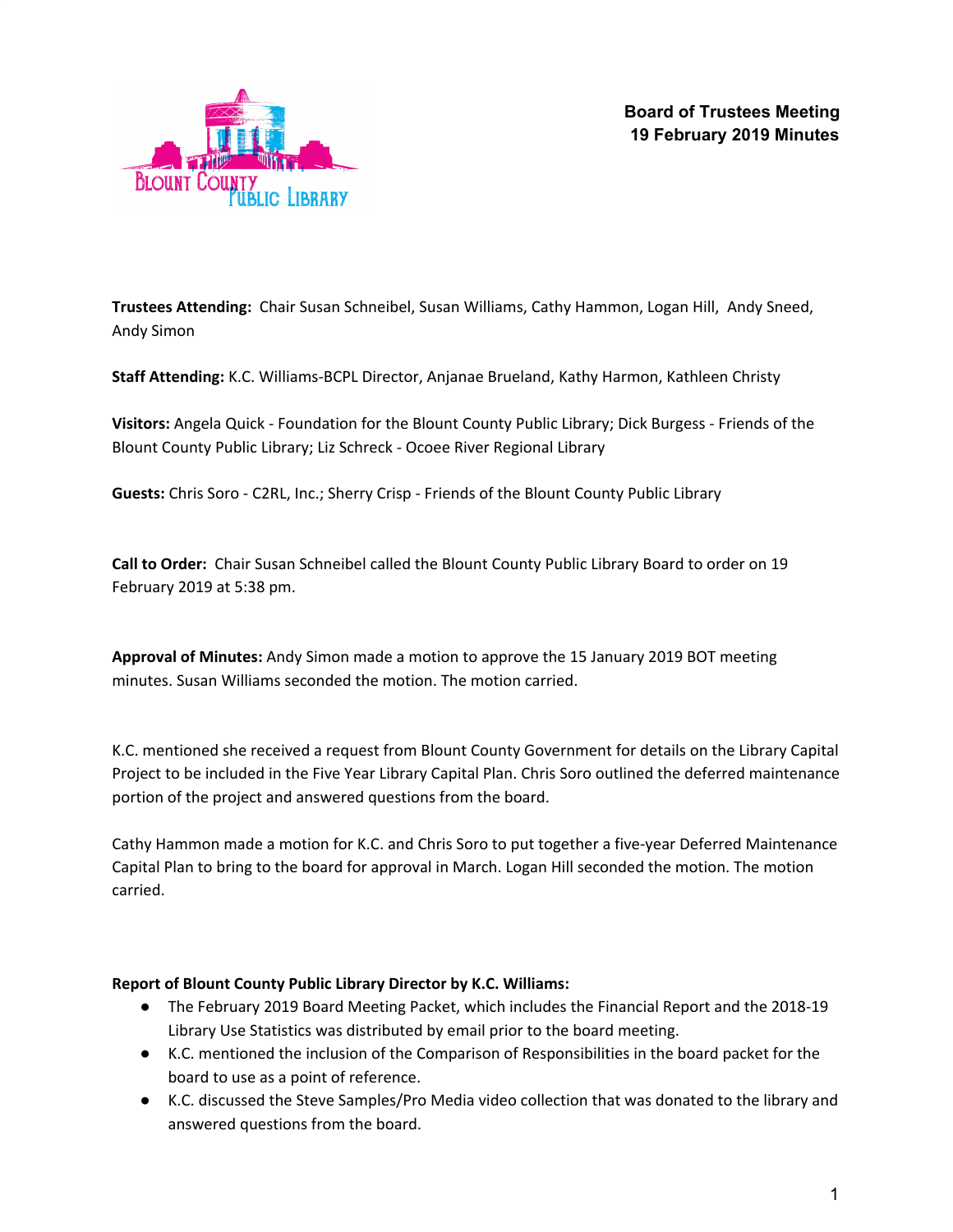# **Board of Trustees Meeting 19 February 2019 Minutes**

# **Report of Foundation Board, Angela Quick**

- Angela Quick gave a report on the February Foundation meeting.
- The Foundation is actively recruiting new members with the Library Capital Project in mind.

#### **Report of Friends of the Library, Dick Burgess**

- Dick Burgess reported the eBay area in the basement has doubled in size with new volunteers working on sales. December eBay sales totaled \$4,000, January sales totaled \$4,400.
- The Friends will be sponsoring author visits to the library.
- The copyright to certain book titles no longer in print have been turned over to the Friends. These titles will be reprinted and sold.
- The Friends are updating their bylaws.
- The Friends received a donation of Dorothy Kincaid interviews on DVD.

### **Report of Ocoee River Regional Library, Liz Schreck or representative**

- The READS FY 2018-19 Data Statistics were distributed by email prior to the meeting.
- Liz Schreck distributed the Ocoee River Regional Library report and copies of the 2018-19 Public Library Maintenance of Effort Agreement and Think Tennessee State of the State 2019 rankings.
- Liz discussed the upcoming 2019 Summer Reading Program Conferences, regional training opportunities, the statistics report and answered questions from the board.

### **Old Business**

- Susan S. mentioned the Library Director Evaluation is in progress.
- Discussion on the Overtime Policy was tabled until a later date.
- K.C. discussed the *100 Interviews* project which is a part of the Centennial Celebration.
- K.C. mentioned the virtual archives project partners will have their first training meeting on the use of CONTENTdm.
- Susan S. reported the City of Maryville is expected to approve Gerald Gibson at the 5 March 2019 City Council meeting. Gerald will finish Bryan Steverson's term on the library board.

# **New Business**

● The Budget Documents Five Year Capital Plan was discussed at the beginning of the meeting.